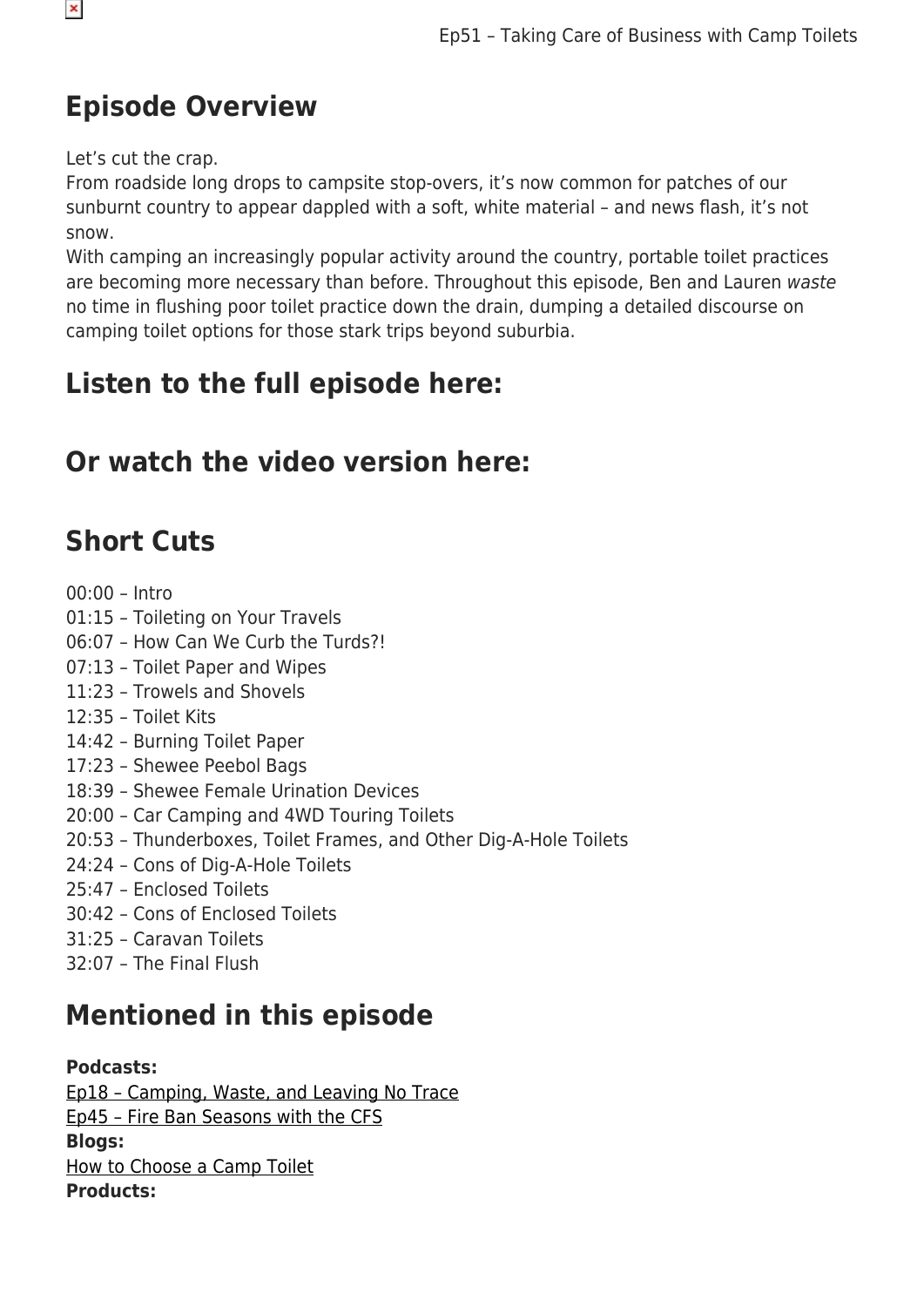[Thetford Porta Potti](https://www.snowys.com.au/search?w=Thetford) [Thetford Aqua Soft Toilet Paper](https://www.snowys.com.au/aqua-soft-toilet-paper) [Bushranger 4×4 Gear Diggar Shovel](https://www.snowys.com.au/diggar-shovel) [Sea to Summit Alloy Pocket Trowel](https://www.snowys.com.au/alloy-pocket-trowel) [Sea to Summit Sling Dry Bag 10L](https://www.snowys.com.au/sling-dry-bag-10l?c=Blue) [Sea to Summit Trashsack Garbage Bag](https://www.snowys.com.au/trashsack-garbage-bag) [Blacksmith Camping Supplies Australian Made Pipsqueak Bag](https://www.snowys.com.au/australian-made-pipsqueak-bag?c=Khaki) [Sea to Summit TSA Hand Cleaning Gel Sanitiser](https://www.snowys.com.au/hand-sanitizer-89ml) [Shewee Peebol Pocket Sized Toilet](https://www.snowys.com.au/peebol-pocket-sized-toilet) [Shewee Female Urination Device](https://www.snowys.com.au/female-urination-device) [OZtrail Quadfold Toilet Chair](https://www.snowys.com.au/quadfold-toilet-chair) [Aussie Campers Jimmy's Thunderbox Toilet](https://www.snowys.com.au/jimmys-thunderbox-toilet) [Dometic portable tiolets](https://www.snowys.com.au/search?w=portable%20toi) [Elemental Thunder Down Under Bucket Toilet](https://www.snowys.com.au/thunder-down-under-toilet) [Toilet detergents](https://www.snowys.com.au/search?w=toilet%20detergent) [Ensuite tents](https://www.snowys.com.au/search?w=ensuite%20tents) [Companion Portable Toilet](https://www.snowys.com.au/portable-toilet) **Other:** [Dump Point Finder AUS app](https://apps.apple.com/au/app/dump-point-finder-aus/id1457942245)

#### **Toileting on Your Travels**

This isn't the first time Ben and Lauren have talked crap.

A previous episode titled '[Camping, Waste and Leaving No Trace'](https://www.snowys.com.au/blog/podcast-waste-leaving-no-trace/) discusses waste and rubbish considerations when camping, including approaches to toileting and the use of bog roll in the bush.

Roughly ten years ago, the expected process of outback toileting was to dig a hole measuring approximately 30 centimetres deep. Nowadays, many sites specify for campers to be entirely self-sufficient – that is, to carry their waste away with them upon departure.

In Lauren's experience so far this year, most camping areas have been peppered with used toilet paper, seemingly without any attempt to bury or cover it over. As humans, we all need to go…and sometimes, we can't control when or where we do so. That said, everyone despises a crappy campsite – yet many out there still contribute to them.

So why are campers failing to apply proper toileting practices at the campsite? Is it taboo?

Is it too off-putting to bear our business in the backseat between stops?

Those with young children may argue that it's no different from carrying used nappies. Nonetheless, it requires a shift in mindset – and ultimately, there are ways to take care of business in a relatively discreet, odourless, and hygienic manner.

Those who continue to litter loo roll will only contribute to the cause of why many camping grounds are closing down. With this in mind, Ben and Lauren settle on some of the more suitable camp toilet options that should be considered on a trip away.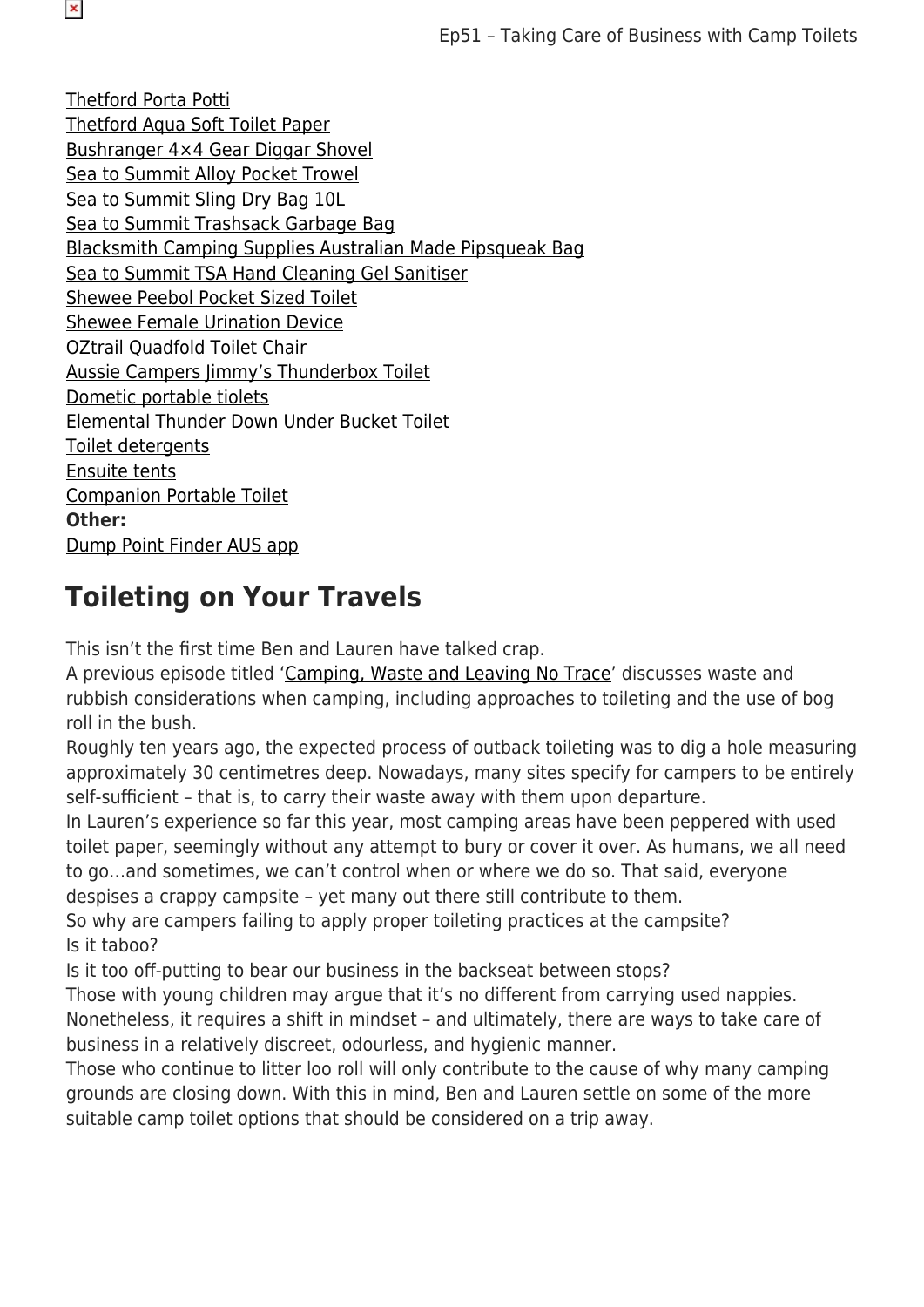#### **How Can We Curb the Turds?!**

So – what can we do as a community to help prevent this (d)ungracious behaviour? Ben and Lauren want your feedback.

As mentioned, increasingly more campgrounds are closing based on this sole display of misconduct. These include the more accessible sites that are typically convenient for quick weekends away. Despite this, disposing of standard rubbish seems to be a simpler task for some than doing so with their own waste.  $\pmb{\times}$ 

There are ways to take care of business in a relatively discreet, odourless, and hygienic manner. Credit: Shuttershock

### **Toilet Paper and Wipes**

According to Lauren's research, toilet paper can take anywhere between one and three years to break down – even within a hole in the earth. This includes multi-ply, single-ply, and recycled variations, still surfacing even after a couple of months. While particularly cold, wet, or dry soil slows down decomposition, it is apparent that soil of a moist, loamy, and healthy consistency promotes the process at a faster rate. To achieve a similar effect, Ben and Lauren also suggest scattering sticks and bush debris on top of your waste and toilet paper before covering it with earth.

With every camper burying bog roll in the bush over the course of three years, the volume of toilet paper only multiplies and the chance of digging it up again becomes more likely. When entombed to at least 15 centimetres underground, biodegradable wipes have been found to decompose more efficiently than toilet paper. This doesn't refer to the standard plasticbased, wet, or compostable wipes – instead, 'biodegradable' wipes are the way to go, often bamboo-based.

With [Thetford Porta Pottis](https://www.snowys.com.au/search?w=Thetford), it's recommended to utilise their [separately available toilet paper](https://www.snowys.com.au/aqua-soft-toilet-paper) in conjunction. Though not a luxurious three-ply structure, the paper is nonetheless designed to do the job and decompose with waste. Standard, wet, or perfumed wipes tend to be less effective.

### **Trowels and Shovels**

While some may not enjoy the idea of incorporating a large shovel into their camping kit, there are [lighter, more compact designs](https://www.snowys.com.au/diggar-shovel) available that detach into separate parts for easy packing.

Further to this, Ben owns a small, three-part [trowel that folds out](https://www.snowys.com.au/alloy-pocket-trowel) – a design perfectly suitable for preparing a hole for toileting purposes. Some trowels and more lightweight and compact still, boding better for hiking trips that demand lighter loads.

Ultimately, there are more uses for a [trowel](https://www.snowys.com.au/alloy-pocket-trowel) or [shovel](https://www.snowys.com.au/diggar-shovel) than simply digging a bog hole – and with so many options available, there are even fewer reasons why campers shouldn't dig a hole for the sake of considerate outback toileting.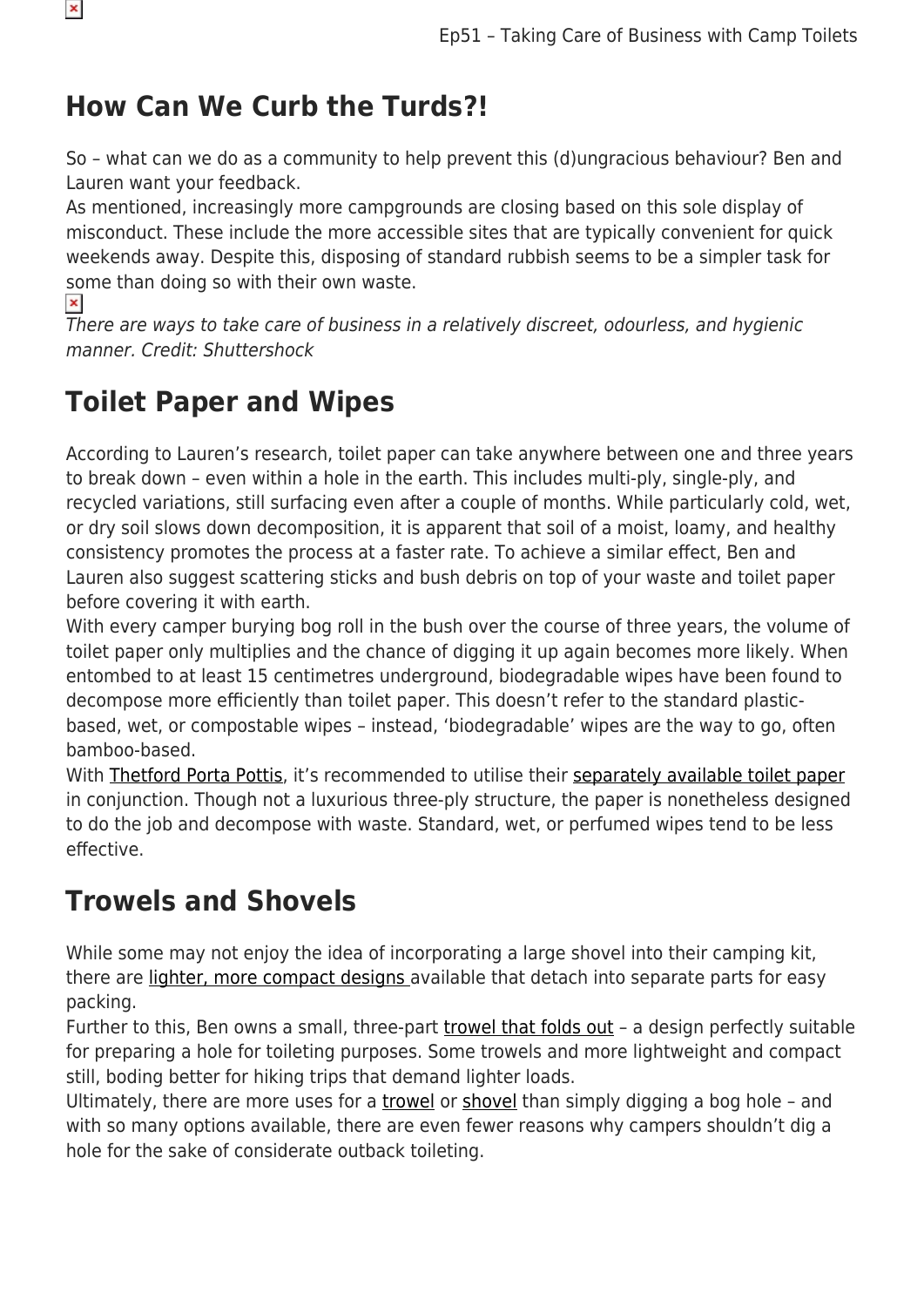### **Toilet Kits**

When roadside pullups are inevitable, a toilet kit in the trunk is ideal. This can simply take the form of a [dry bag](https://www.snowys.com.au/sling-dry-bag-10l?c=Blue) holding a small [pocket trowel](https://www.snowys.com.au/alloy-pocket-trowel), a roll of toilet paper, [hand sanitizer,](https://www.snowys.com.au/hand-sanitizer-89ml) and a cigarette lighter.

Ideally, the kit should be easy to use and a receptacle to simply throw your used toilet paper in, roll up, and transport to the nearest bin. Lauren suggests the [Sea to Summit Trashsack](https://www.snowys.com.au/trashsack-garbage-bag) [Garbage Bag](https://www.snowys.com.au/trashsack-garbage-bag) as an option too. Already lined with a bin bag, its slight size is adequate for stashing toilet paper. Alternatively, campers can replace the bin bag with a scented supermarket type, or apply bi-carbonate soda to the existing bag to help reduce odour. The sack then allows for simple removal of the bin bag for disposal.

Ben uses a [Blacksmith Camping Supplies Australian Made Pipsqueak Bag](https://www.snowys.com.au/australian-made-pipsqueak-bag?c=Khaki) and packs it with a toilet paper roll, [mini shovel or trowel,](https://www.snowys.com.au/alloy-pocket-trowel) [hand gel,](https://www.snowys.com.au/hand-sanitizer-89ml) cigarette lighter, and a plastic bag for potential wet weather protection. That said, he hopes to eventually incorporate some form of [drybag](https://www.snowys.com.au/sling-dry-bag-10l?c=Blue) for carrying used toilet paper beyond a campsite facility.

# **Burning Toilet Paper**

No, we weren't taking a random, sporadic tangent in mentioning a cigarette lighter as part of a toilet kit.

Given ash is likely to degrade at a faster rate than bulk toilet tissue, Ben explains that burning toilet paper can also help reduce its build-up at a campsite.

(No Lauren, not in the communal campfire – in the bog hole!)

That said, it's important to ensure the space surrounding the hole is clear of bush debris, as flames can surpass the edge of the hole. Note too that in [Fire Ban Season](https://www.snowys.com.au/blog/podcast-fire-ban-season/), this paper-burning approach would be prohibited.

### **Shewee Peebol Bags**

[The Shewee Peebol bag](https://www.snowys.com.au/peebol-pocket-sized-toilet) is essentially a pocket-sized toilet that takes the shape of a plastic bag holding biodegradable granules, like a nappy. Campers can simply urinate into the bag, where the liquid waste transforms into a solid, gel-like substance. Once sealed, the bag can then be disposed of normally. Bags alike are those found on airplanes for motion sickness. As [Peebol bags](https://www.snowys.com.au/peebol-pocket-sized-toilet) cannot be utilised more than once, this option isn't the most cost-effective and are instead ideal for emergency situations.

### **Shewee Female Urination Devices**

Despite their popularity, [Shewee Urination Devices](https://www.snowys.com.au/female-urination-device) (commonly known as Shewees) are not referred to enough as useful toilet options away from civilization. Easy, effective, and compact – Shewees are a no-fuss, fresh option for females!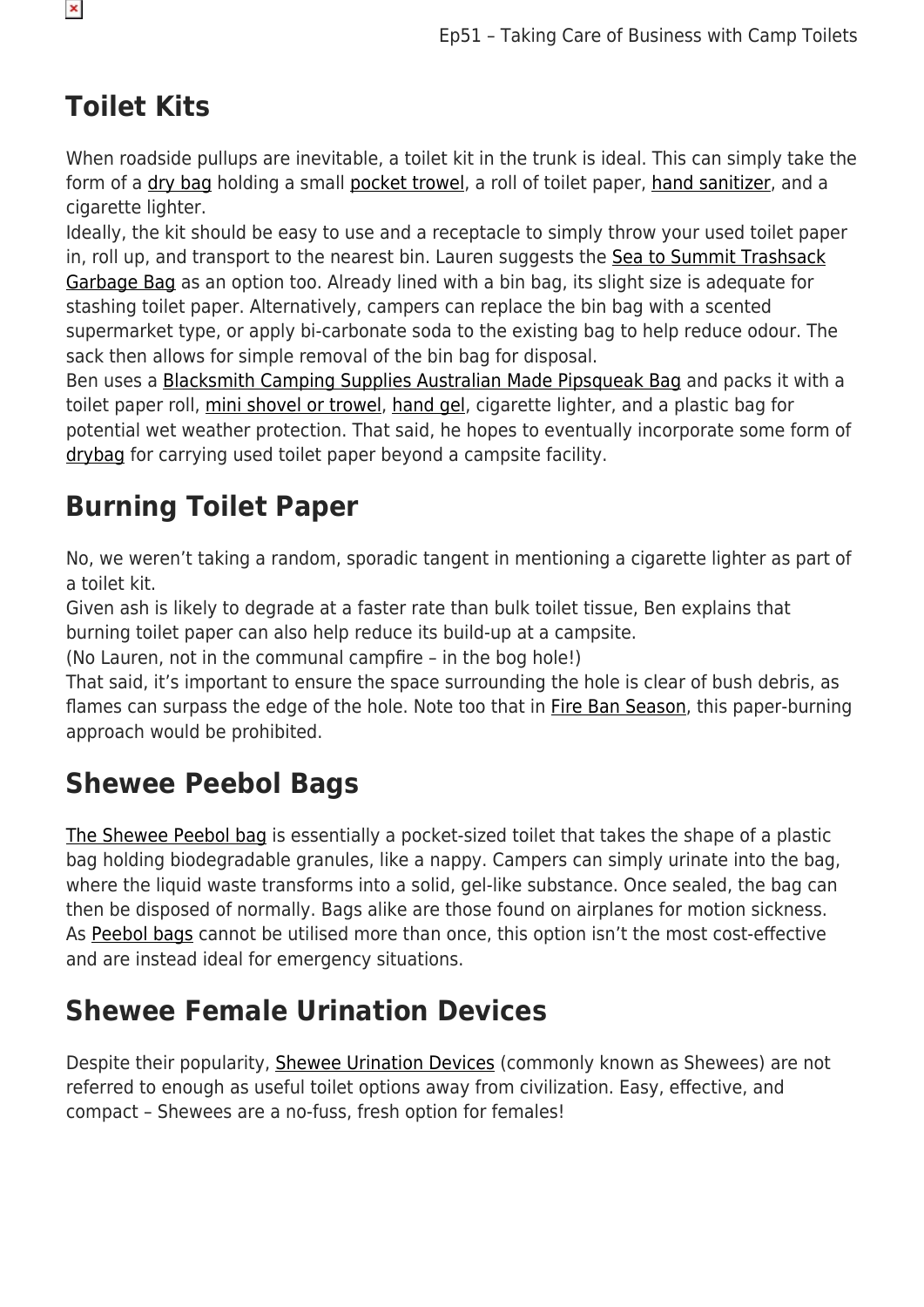# **Car Camping and 4WD Touring Toilet Options**

Wheeling into the weekend? There are two toilet alternatives when car camping or 4WD-ing: digging a hole at each site and fixing a toilet frame over the top, or bearing a sealed, enclosed unit in the the boot (such as a [Porta Potti\)](https://www.snowys.com.au/portapotti-qube-365).

Within the former, options include simply digging a hole and free-squatting without a seat. positioning a [toilet frame or seat](https://www.snowys.com.au/quadfold-toilet-chair) over the hole, or a [Thunderbox](https://www.snowys.com.au/jimmys-thunderbox-toilet).

### **Thunderboxes, Toilet Frames, and Other Dig-A-Hole Toilet Options**

A [Thunderbox](https://www.snowys.com.au/jimmys-thunderbox-toilet) is a sturdy box-like structure built with galvanized steel and hinges that allow it to fold in on itself. When expanded, it appears as a square-shaped chimney, where the wooden top lowers and locks into place as a seat. On particularly long, extended holidays with her family, Lauren brings a [large shovel](https://www.snowys.com.au/diggar-shovel) to entrench a hole at least a metre deep, places the [Thunderbox](https://www.snowys.com.au/jimmys-thunderbox-toilet) over the top, and seals it away as well as she can. When the soil has a claylike consistency, she applies water and packs it firmly around the base of the box to create a stiff, cement-style seal. Collapsed, the [Thunderbox](https://www.snowys.com.au/jimmys-thunderbox-toilet) slides in flat and compact with her camp tackle.

That said, the top of the [Thunderbox](https://www.snowys.com.au/jimmys-thunderbox-toilet) is MDF (Medium Density Fibreboard), which can swell after making contact with water. While this doesn't impact its usability, Lauren notes it as a consideration and precaution. In the case of severe damage, the top of the [Thunderbox](https://www.snowys.com.au/jimmys-thunderbox-toilet) can be easily replaced via a simple DIY effort that involves re-using the hinge and tracing the original toilet seat shape onto a new slab of wood.

Alternatively, Ben owns the **OZtrail Quadfold Toilet Chair** that features a flap of material at the front as a splash guard. While it does the job, Ben aims to eventually upgrade to the [Thunderbox](https://www.snowys.com.au/jimmys-thunderbox-toilet) given its sturdier build and ability to be lodged firmly into the soil. Unlike the [Thunderbox](https://www.snowys.com.au/jimmys-thunderbox-toilet), the [Quadfold chair](https://www.snowys.com.au/quadfold-toilet-chair) can become unstable if positioned over a hole dug too wide. Overall, the benefits of both the [Thunderbox](https://www.snowys.com.au/jimmys-thunderbox-toilet) and [OZtrail Quadfold](https://www.snowys.com.au/quadfold-toilet-chair) are that they're relatively inexpensive, require no chemicals, and are as simple as a toilet seat over a hole in the earth.

# **Cons of Dig-A-Hole Toilet Options**

While it's clear that dig-a-hole toilets are effective – we can't just go around digging holes anywhere and everywhere. Some areas will either forbid it, or the terrain will be impossible to excavate – such as rocky surfaces typical of hiking trails and mountain slopes. So, if our wonderbox[-Thunderbox](https://www.snowys.com.au/jimmys-thunderbox-toilet) doesn't suffice…what else is there?

### **Enclosed Toilet Options**

[Enclosed, sealed toilet options](https://www.snowys.com.au/search?w=portable%20toilet) are likely to become more prevalent with the increasing number of campsites requiring campers to be fully self-sufficient in their toileting. Brands stocking such options include [Thetford](https://www.snowys.com.au/search?w=portable%20toilet) and [Dometic](https://www.snowys.com.au/search?w=portable%20toilet).

While these choices are larger, heavier, and more awkward to incorporate into our camp kits,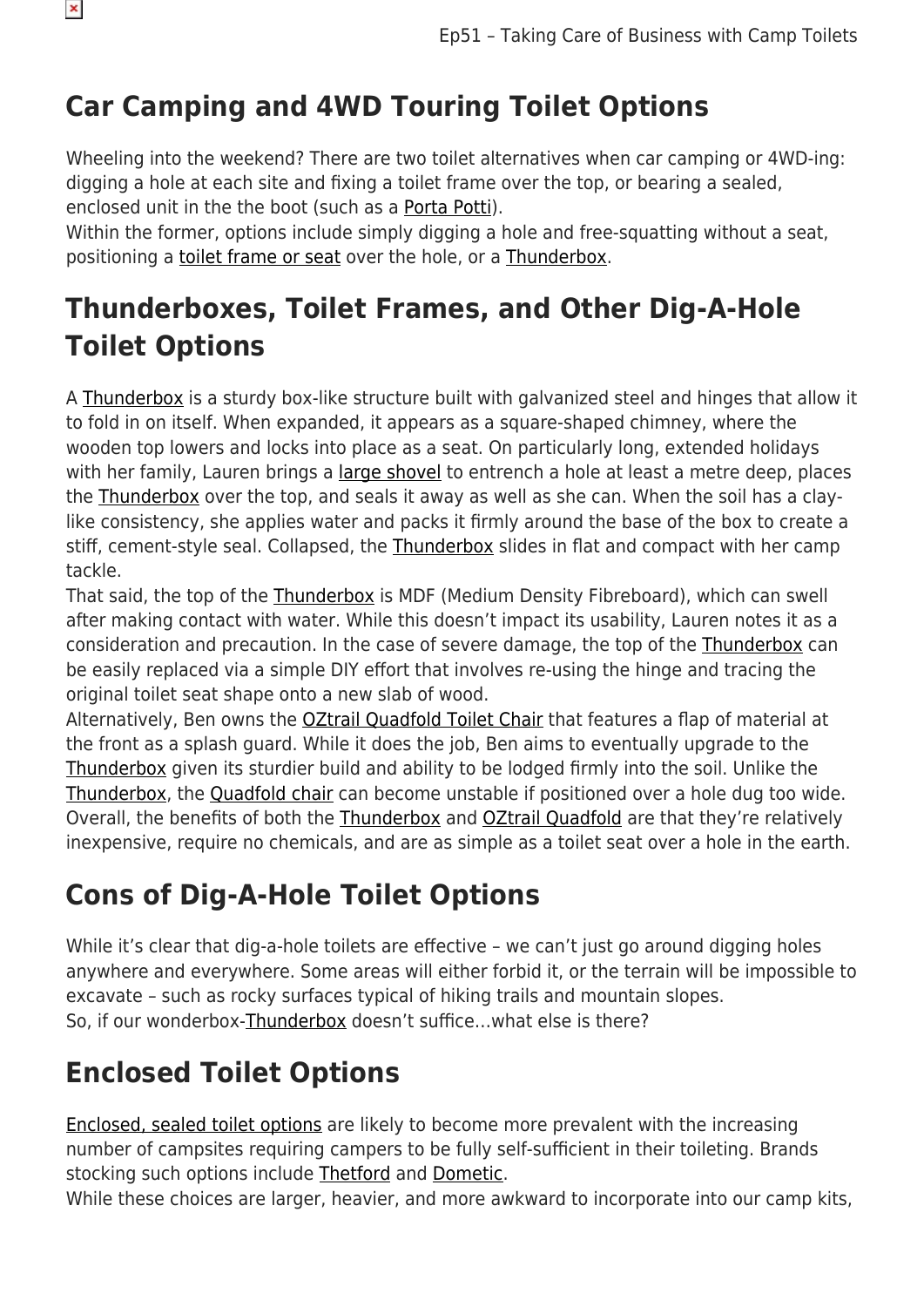they remain the easiest solutions when holes aren't an option. Put simply, [Porta Pottis](https://www.snowys.com.au/portapotti-qube-365) mirror caravan toilets, and can be emptied at authorized dumping points or into a domestic toilet attached to a sewerage system.

Dumping points can be located via the **Dump Point Finder app**, or through Wiki Camps. On the other hand, [Porta Pottis](https://www.snowys.com.au/portapotti-qube-365) should not be emptied into long drops or toilets on a septic system. The [chemicals](https://www.snowys.com.au/search?w=toilet%20detergent) used in [Porta Pottis](https://www.snowys.com.au/portapotti-qube-365) eradicate the bacteria needed to carry out the microbiological processes the septic system relies on to function. For more information, check out one of our previous blogs, ['How to Choose a Camp Toilet'](https://www.snowys.com.au/blog/how-to-choose-a-camp-toilet/).

Alternatively, [bucket toilets](https://www.snowys.com.au/thunder-down-under-toilet) don't involve added [detergents](https://www.snowys.com.au/search?w=toilet%20detergent) and so can be tipped into normal toilets, offering a viable option for those who aren't keen on the additional chemical necessities of a Porta Potti.

To avoid travelling too far beyond the campsite at night too, enclosed toilet options are ideal (especially for children). Given they're relatively odourless, simply keep it within the tent after dark and relocate back to the [ensuite tent](https://www.snowys.com.au/search?w=ensuite%20tents) in the morning.

Other options include bucket toilets with an internal bag, where those without a bag would simply require rinsing afterward. [Open seats on a frame with bags suspended beneath](https://www.snowys.com.au/portable-toilet) can also eliminate the need to dig a hole – although a free-hanging bag in the open also has it prone to animal and wildlife interference.

Ultimately – sealed camp toilet options can be used anywhere, don't require a hole, keep waste out-of-sight-out-of-mind, and enable easy sealing for transit.

### **Cons of Enclosed Toilet Options**

With every pro, there's a con – and the pitfalls of enclosed camp toilets include their cost, size, and frequent requirement of [chemical solutions](https://www.snowys.com.au/search?w=toilet%20chemicals).

While the [Thunderbox](https://www.snowys.com.au/jimmys-thunderbox-toilet) is also an investment, it's built to battle the outback brutality and bog roll, lasting a lifetime. In the case of an enclosed toilet option, Ben suggests spending the money on a superior model to avoid issues with leakage in cheaper designs.

### **Caravan Toilets**

 $\pmb{\times}$ 

Much like an [enclosed portable toilet](https://www.snowys.com.au/jimmys-thunderbox-toilet), caravan toilets are more elaborate with their toilet seat and a cartridge that mirrors the base of a [Porta Potti](https://www.snowys.com.au/portapotti-qube-365). Caravan toilets are removed from the side of the caravan and wheeled to a dumping point for disposal.

Essentially – if you have a caravan, you likely gain one thing and lose another: the former is a pre-existing toilet system, while the latter is a reason to leave toilet paper about the place!

# **The Final Flush**

A toilet plan on a camping trip is important for both the environment and consideration for other campers who follow. It can be easy to believe that we're the only group at an empty campsite, though it's likely that a family passed through only hours before. Eventually, poorly treated campsites will close down in their protest against cleaning up our crap – literally.